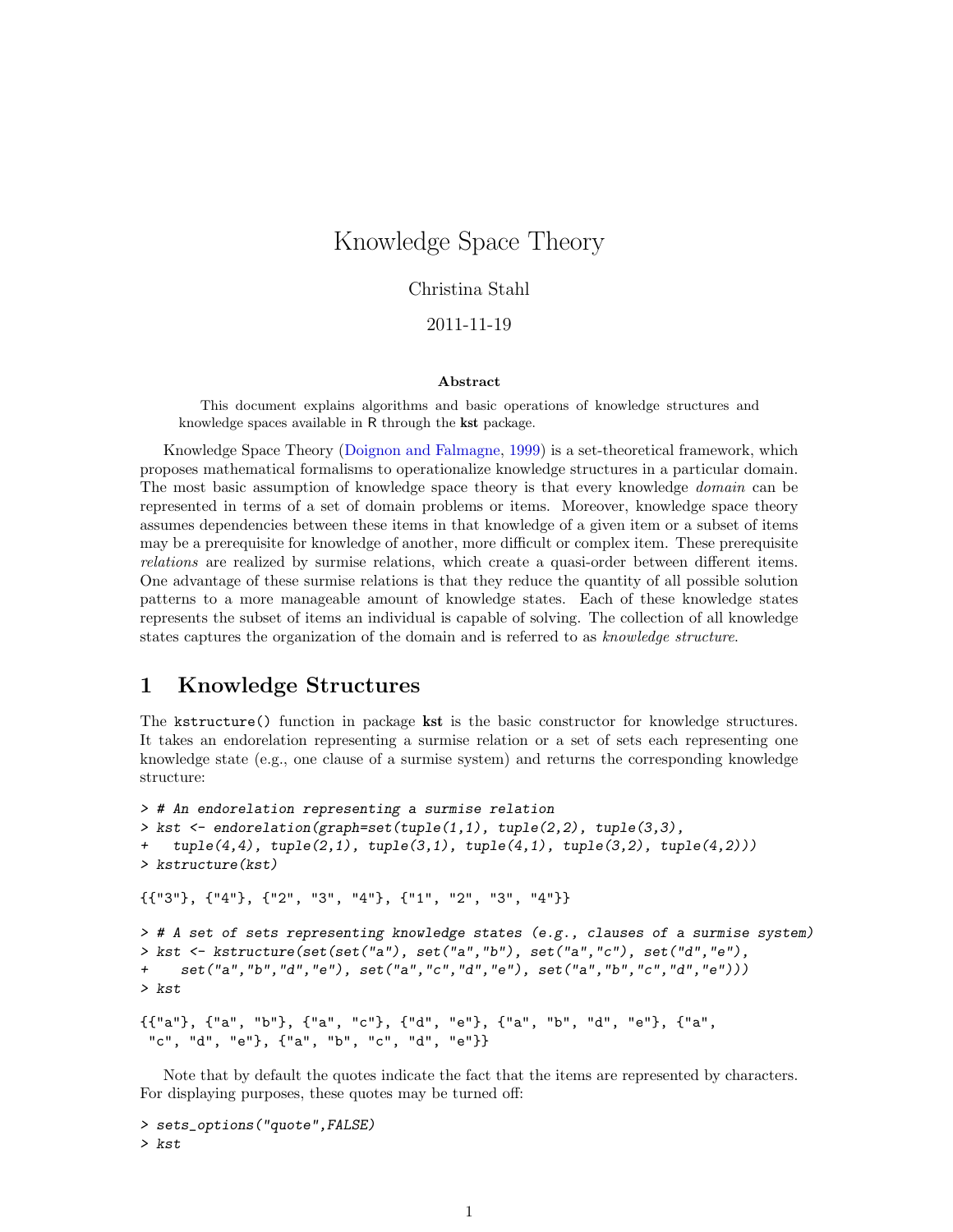<span id="page-1-0"></span>{{a}, {a, b}, {a, c}, {d, e}, {a, b, d, e}, {a, c, d, e}, {a, b, c, d, e}}

On the resulting knowledge structure several operations can be performed. Firstly, the knowledge *domain* of the knowledge structure can be determined by means of the kdomain() function:

```
> kdomain(kst)
```
{a, b, c, d, e}

Secondly, the notions of the knowledge structure can be determined by means of the knotions() function. A notion is a set of items always jointly contained in all knowledge states. Consequently, these items carry the same information and may therefore be considered equivalent:

```
> knotions(kst)
```
{{a}, {b}, {c}, {d, e}}

Thirdly, the atoms of the knowledge structure can be determined by means of the katoms() function. For any item of the knowledge domain, an atom is a minimal knowledge state containing the respective item, where minimal refers to the fact that the respective knowledge state is not the union of any other knowledge states:

```
> katoms(kst, items=set("a","b","c"))
a{{a}}
```
\$b {{a, b}}

 $c$ {{a, c}}

Forthly, the *trace* of the knowledge structure can be determined by means of the ktrace() function. The trace of a knowledge structure on a set of items is the substructure of the knowledge structure on these items, i.e., the substructure resulting from restricting the knowledge structure to the specified item(s):

```
> ktrace(kst, items=set("c","d","e"))
```

```
{{}, {c}, {d, e}, {c, d, e}}
```
Finally, the kfringe() function allows for determining the inner and outer fringe of a knowledge structure or a knowledge state respectively. Fringes determine the symmetric difference between a given knowledge state and its neighbouring states. The symmetric difference between a given knowledge state and its predecessor states is referred to as *inner fringe*. These items can be interpreted as most recently learned and may for example be subject to learner review or assessment. The symmetric difference between a given knowledge state and its immediate successor states is referred to as *outer fringe*. These items may be considered those a learner should tackle next and therefore allow for creating personalized learning paths.

> kfringe(kst, operation="inner")

```
thereto:<br>> kfri<br>$`{a}`
{a}
$`{a}`<br>{a}<br>$`{a, b}`
```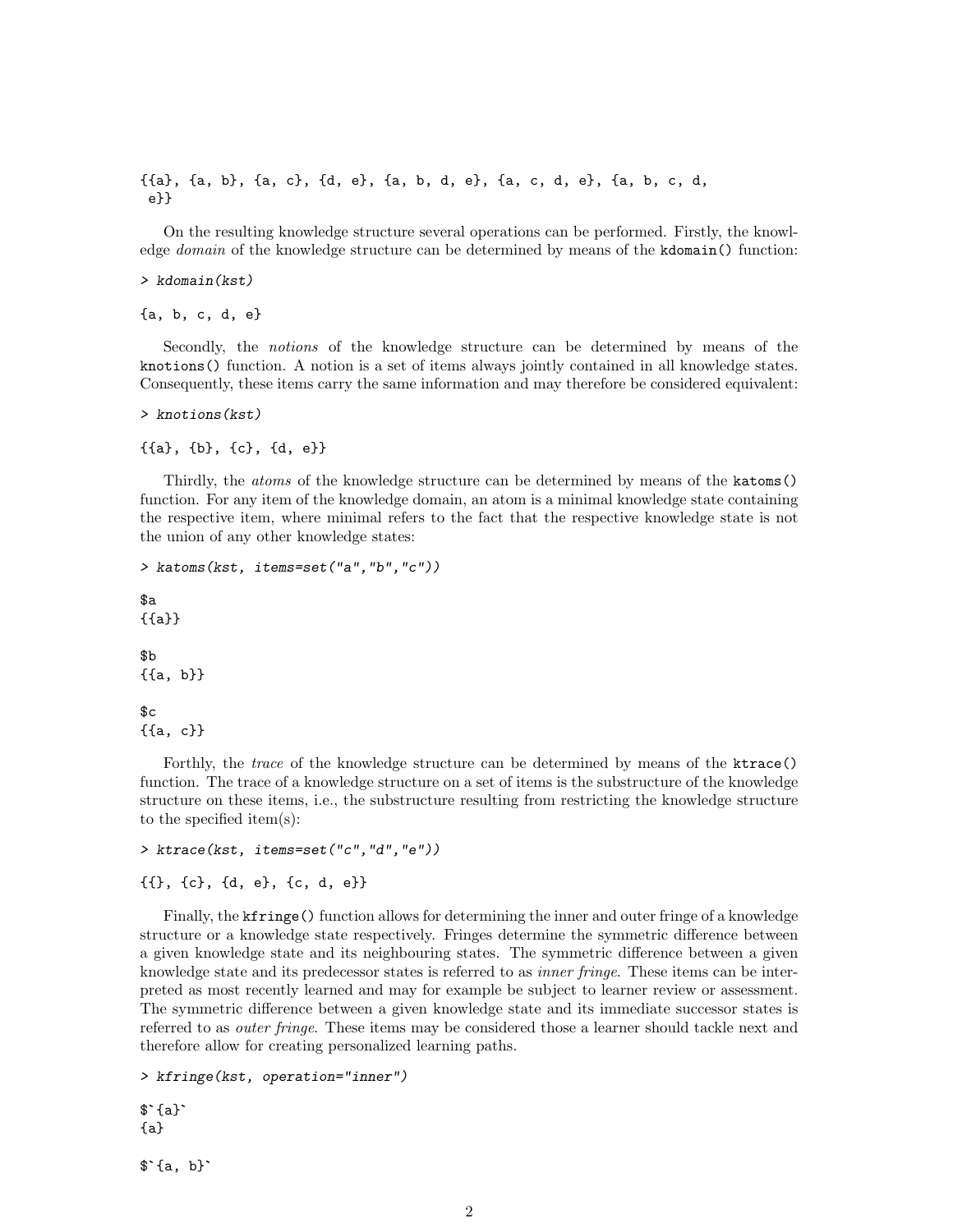```
{b}
\{a, c}
{c}$`{d, e}`
{d, e}
$`{a, b, d, e}`
{a, b, d, e}
$`{a, c, d, e}`
{a, c, d, e}
$`{a, b, c, d, e}`
{b, c}
> kfringe(kst, state=set("a", "b"), operation="inner")
{b}
> kfringe(kst, operation="outer")
{b}<br>> kfri<br>$`{a}`
{b, c}
\^{\{b, c\}}<br>\^{\{a, b\}}
{d, e}
$`{a, b}`<br>{d, e}<br>$`{a, c}`
{d, e}
$`{a, c}`<br>{d, e}<br>$`{d, e}`
{a, b, c}
$`{d, e}`<br>{a, b, c}<br>$`{a, b, d, e}`
{c}
$`{a, b, d, e}`<br>{c}<br>$`{a, c, d, e}`
{b}
$`{a, c, d, e}`<br>{b}<br>$`{a, b, c, d, e}`
{}
> kfringe(kst, state=set("a", "b"), operation="outer")
{d, e}
```
In addition, several properties of knowledge structures may be tested. Currently, only the functions kstructure\_is\_wellgraded() and the kstructure\_is\_space() are implemented (see Section 2 for the latter).

A knowledge structure is considered well-graded if any two of its states are connected by a bounded path, i.e., each knowledge state (except the empty set {}) has at least one predecessor state that contains the same domain items with the exception of exactly one and each knowledge state (except the state for the full set of domain problems Q) has at least one immediate successor state that comprises the same domain items plus exactly one.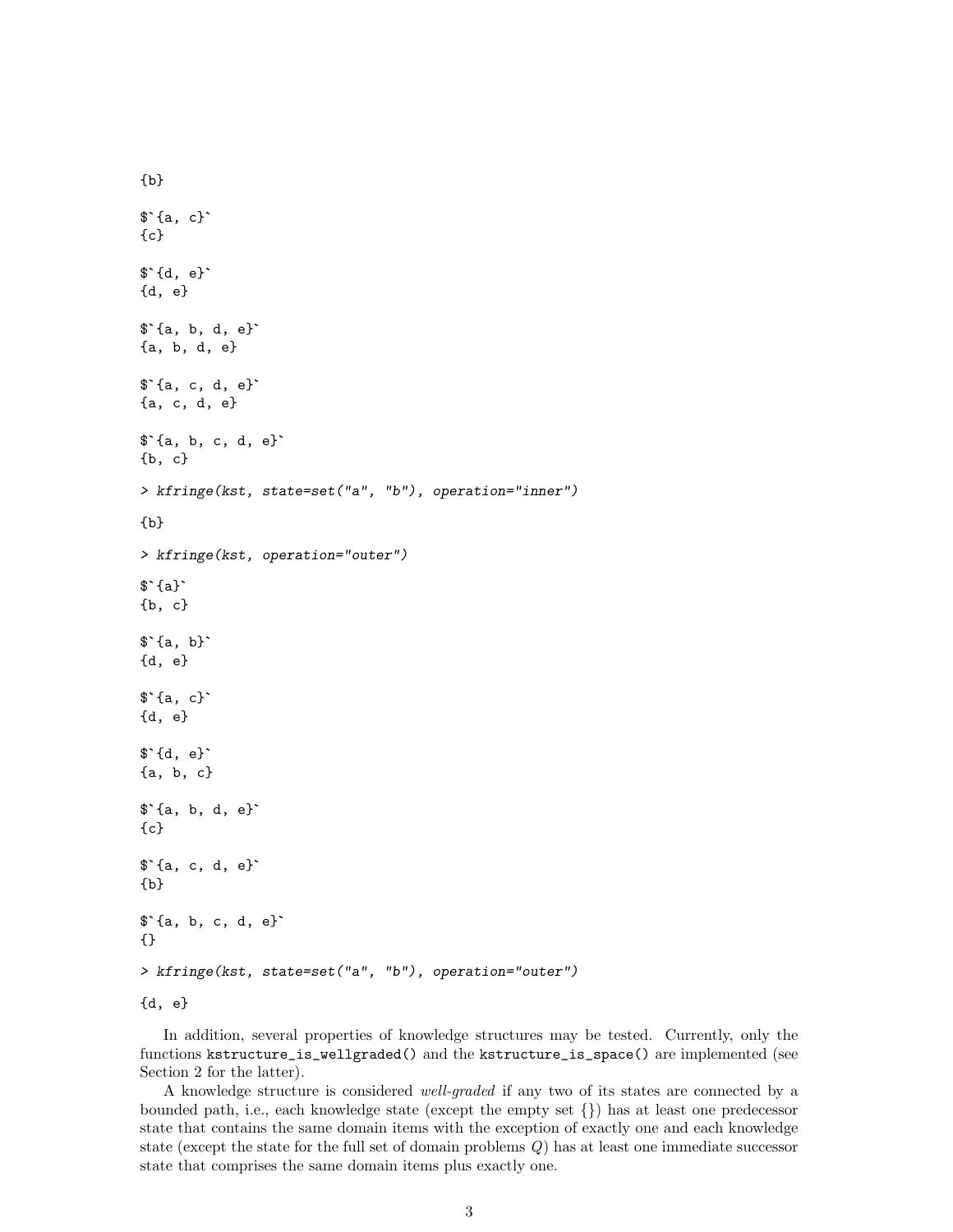#### <span id="page-3-0"></span>> kstructure\_is\_wellgraded(kst)

### [1] FALSE

Apart from these basic operations, the kst package also provides plotting functionalities for knowledge structures (see README for details). The plot() method takes an arbitrary knowledge structure and plots a Hasse Diagram of the respective knowledge structure (see Figure 1):

> if(require("Rgraphviz")) {plot(kst)}



Figure 1: Knowledge Structure

In order to allow for plotting the surmise relation underlying a knowledge structure, the **kst** package provides the as.relation() method, which computes its underlying surmise relation, i.e., the set of item pairs corresponding to the knowledge dependencies. Antisymmetric and transitive surmise relations may then be plotted as a Hasse diagram:

#### > as.relation(kst)

#### A binary relation of size 5 x 5.

In those cases where individuals' response patterns are available, they may be used to assess individuals or validate a knowledge structure.

The kassess() function assigns individuals to their corresponding knowledge state in a knowledge structure. Currently only "deterministic" assessment is implemented. Assessing individuals based on a deterministic procedure starts by determining an item a, which is contained in approximately half of the available knowledge states. If the individual being assessed has successfully solved the respective item  $a$ , all knowledge states that do not contain item  $a$  are removed from the set of potential knowledge states of the individual. If, on the other hand, the individual has not solved the respective item  $a$ , all knowledge states that do contain item  $a$  are removed from the set of potential knowledge states of the individual. From the remaining knowledge states an item  $b$ , which again is contained in approximately half of the still available knowledge states, is selected. If the individual has successfully solved the respective item  $b$ , all knowledge states that do not contain item  $b$  are removed from the set of potential knowledge states of the individual. If, on the other hand, the individual has solved the respective item  $b$ , all knowledge states that do contain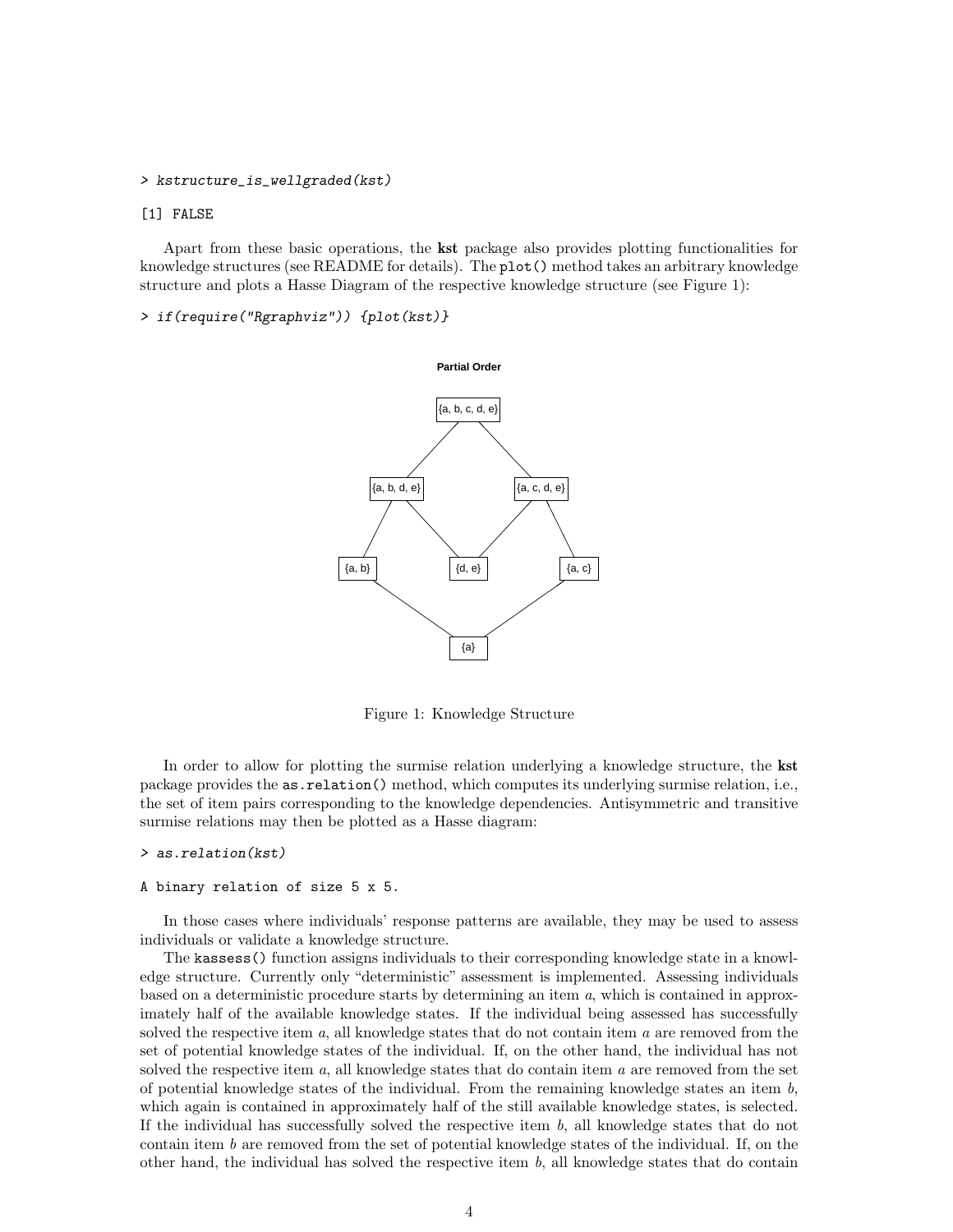<span id="page-4-0"></span>item b are removed from the set of potential knowledge states of the individual. This procedure is repeated until only one knowledge state is left. This is the knowledge state the individual is currently located in.

```
> rp <- data.frame(a=c(1,1,0,1,1,1,1,0,0,0),b=c(0,1,0,1,0,1,0,1,0,0),
     c=c(0,0,0,0,1,1,1,0,1,0),d=c(0,0,1,1,1,1,0,0,0,1), e=c(0,0,1,1,1,1,0,0,0,0))> kassess(kst, rpatterns=rp)
$Respondent1
{a}
$Respondent2
{a, b}
$Respondent3
{d, e}
$Respondent4
{a, b, d, e}
$Respondent5
{a, c, d, e}
$Respondent6
{a, b, c, d, e}
$Respondent7
{a, c}
$Respondent8
{a, b}
$Respondent9
{a, c}
$Respondent10
{d, e}
```
The kvalidate() function on the other hand calculates validity coefficients for prerequisite relations and knowledge structures. The  $\gamma$ -*Index* [\(Goodman and Kruskal,](#page-8-1) [1972\)](#page-8-1) validates the prerequisite relation underlying a knowledge structure and assumes that not every response pattern is represented by a prerequisite relation. For this purpose it compares the number of response patterns that are represented by a prerequisite relation (i.e., concordant pairs) with the number of response patterns that are not represented by a prerequisite relation (i.e., discordant pairs). Formally, the  $\gamma$ -Index is defined as

$$
\gamma = \frac{N_c - N_d}{N_c + N_d}
$$

where  $N_c$  is the number of concordant pairs and  $N_d$  the number of discordant pairs. Generally, a positive  $\gamma$ -value supports the validity of prerequisite relations.

The validation method *percent* likewise validates prerequisite relations and assumes that more difficult or complex items are solved less frequently than less difficult or complex items. For this purpose it calculates the relative solution frequency for each of the items in the domain.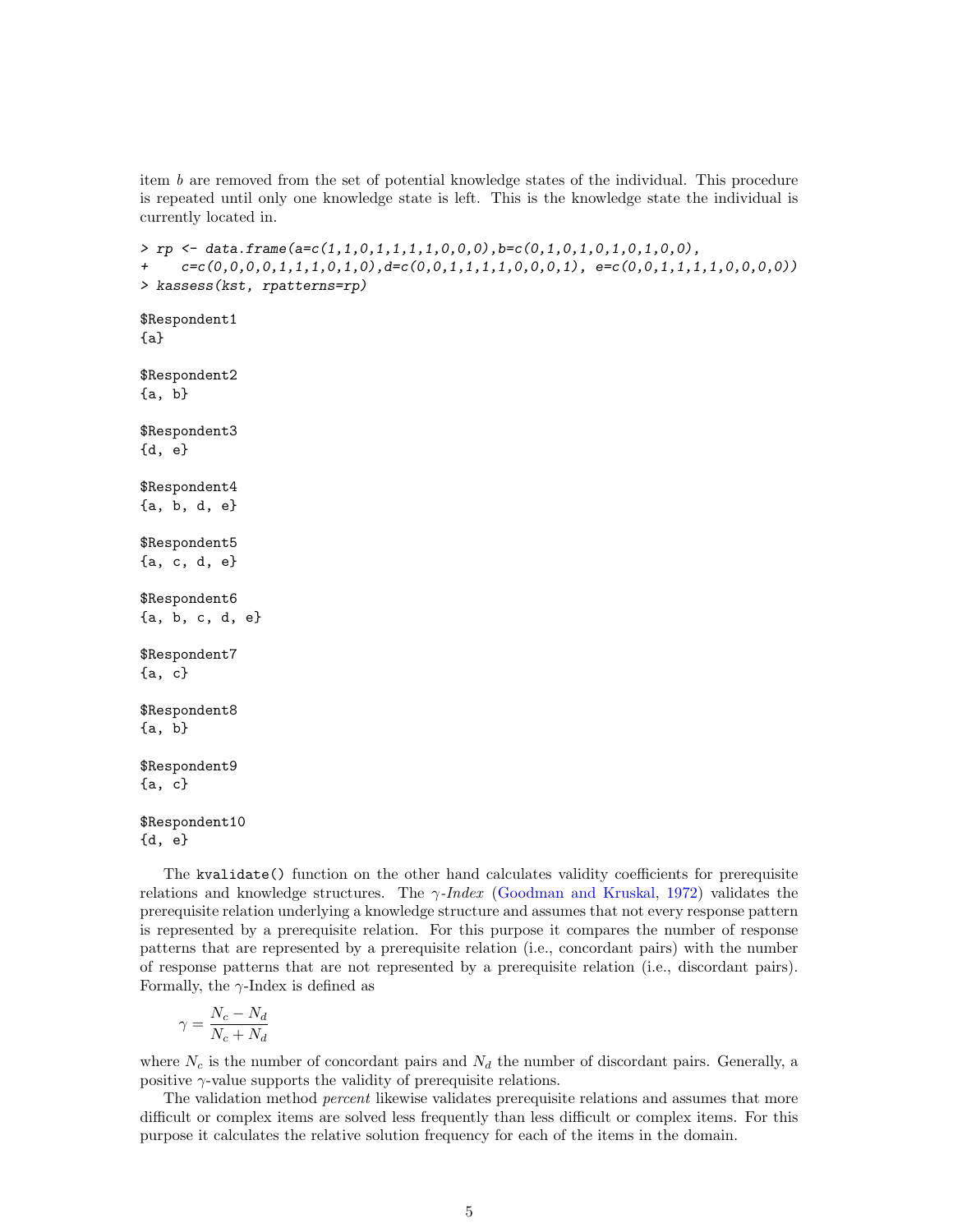The Violational Coefficient [\(Schrepp, Held, and Albert,](#page-8-2) [1999\)](#page-8-2) also validates prerequisite relations. For this purpose, the number of violations (i.e., the earlier mentioned discordant pairs) against a prerequisite relation are calculated. Formally, the VC is defined as

$$
VC = \frac{1}{n(|S| - m)} \sum_{x,y} v_{xy}
$$

where *n* denotes the number of response vectors,  $|S|$  refers to the number of pairs in the relation, m denotes the number of items, and  $v_{xy}$  again refers to the number of discordant pairs. Generally, a low VC supports the validity of prerequisite relations.

In contrast to the other three indices, the Distance Agreement Coefficient [\(Schrepp,](#page-8-3) [1999\)](#page-8-3) validates the resulting knowledge structure. For this purpose it compares the average symmetric distance between the knowledge structure and respone patterns (referred to as  $d_{dat}$ ) to the average symmetric distance between the knowledge structure and the power set of response patterns (referred to as dpot). By calculating the ratio of ddat and dpot, the DA is determined. Generally, a lower DA-value indicates a better fit between a knowledge structure and a set of response patterns.

```
> kvalidate(kst, rpatterns=rp, method="gamma")
```

```
[1] 0.4
```

```
> kvalidate(kst, rpatterns=rp, method="percent")
   %
a 60
b 40
c 40
d 50
e 40
> kvalidate(kst, rpatterns=rp, method="VC")
[1] 0.075
> kvalidate(kst, rpatterns=rp, method="DA")
$ddat
[1] 0.3
$ddat_dist
Distances
0 1
7 3
$dpot
[1] 1
$dpot_dist
Distances
0 1 2
7 18 7
$DA
[1] 0.3
```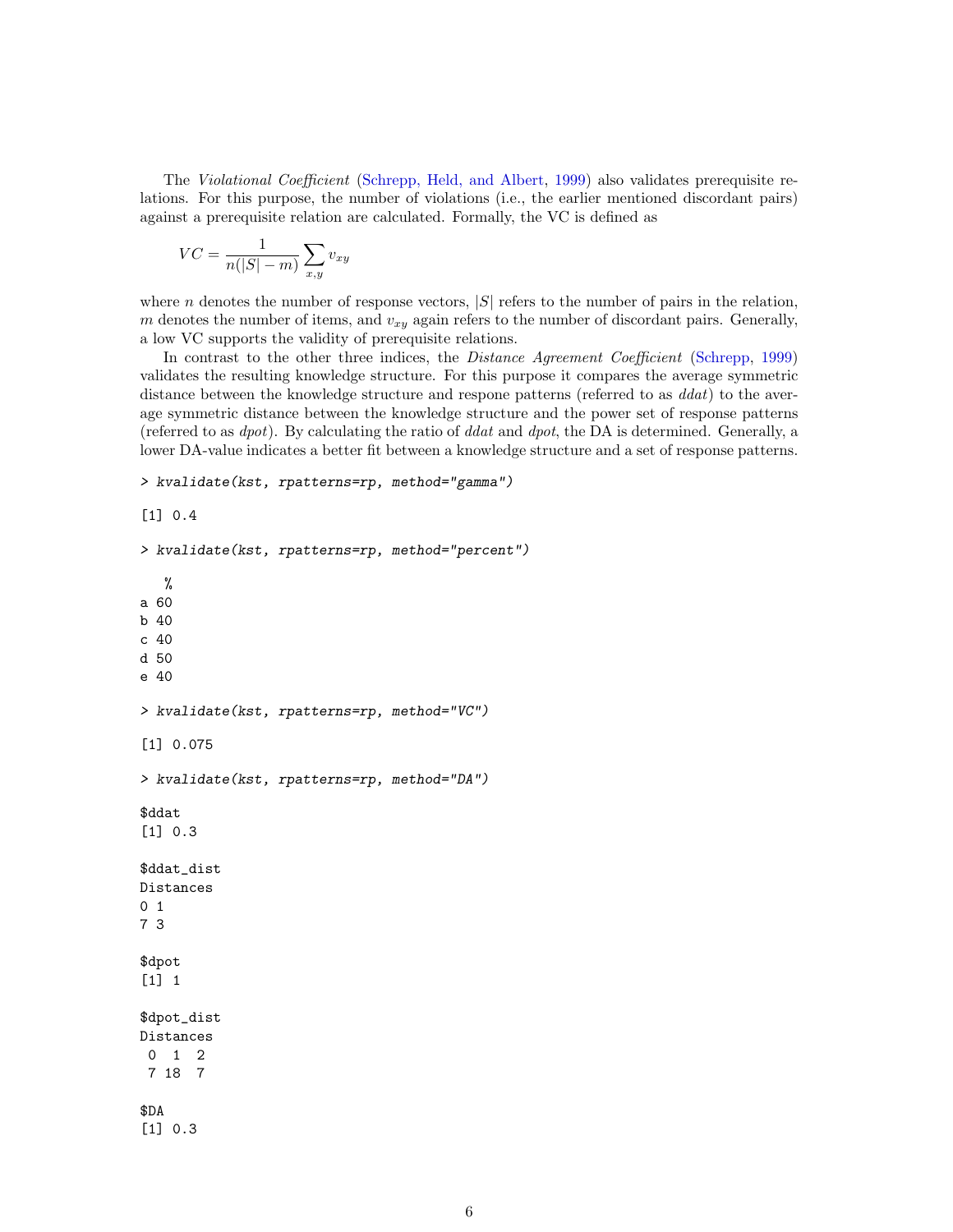<span id="page-6-0"></span>Apart from these kst-specific functions, the kst package also provides general set-related methods. In particular, these include methods pertaining to the closure and reduction of sets.

The closure() method for objects of class kstructure() performs the closure of a knowledge structure by computing the union or intersection of any two knowledge states. union is also used as a basis for the kspace() function (see next section).

```
> closure(kst, operation="union")
```

```
{{a}, {a, b}, {a, c}, {d, e}, {a, b, c}, {a, d, e}, {a, b, d, e}, {a,
c, d, e}, {a, b, c, d, e}}
```
The reduction() method performs the reduction of a knowledge structure by computing the minimal subset having the same closure as the knowledge structure. Additionally, it allows for computing the discriminative reduction of a knowledge structure. Such a discriminative reduction is a knowledge structure in which each notion contains a single item.

> reduction(kst, operation="discrimination")

{{a}, {de}, {a, b}, {a, c}, {a, b, de}, {a, c, de}, {a, b, c, de}}

## 2 Knowledge Spaces

Apart from knowledge structures, knowledge space theory also suggests the concept of knowledge spaces. A knowledge structure is considered a knowledge space if it includes one state for the empty set {}, one state for the full set of domain items, and a state for the union of any two knowledge states (i.e., the closure under union). The basic constructor for creating knowledge spaces is the kspace() function. It takes an arbitrary knowledge structure and returns the corresponding knowledge space:

```
> ksp <- kspace(kst)
> ksp
{{}, {a}, {a, b}, {a, c}, {d, e}, {a, b, c}, {a, d, e}, {a, b, d, e},
 {a, c, d, e}, {a, b, c, d, e}}
```
In order to test for the space property of a knowledge structure, the kst package provides the function kstructure\_is\_space():

> kstructure\_is\_kspace(ksp)

### [1] TRUE

Apart from the functions described in the previous section, which can likewise be performed on knowledge spaces, the package kst provides the additional function kbase(), which is only applicable to knowledge spaces. The kbase() function takes an arbitrary knowledge space and computes its base. A base for a knowledge space is a minimal family of knowledge states spanning the knowledge space, i.e., the base includes the minimal states sufficient to reconstruct the full knowledge space. A knowledge structure has a base only if it is a knowledge space.

> kbase(ksp)

{{a}, {a, b}, {a, c}, {d, e}}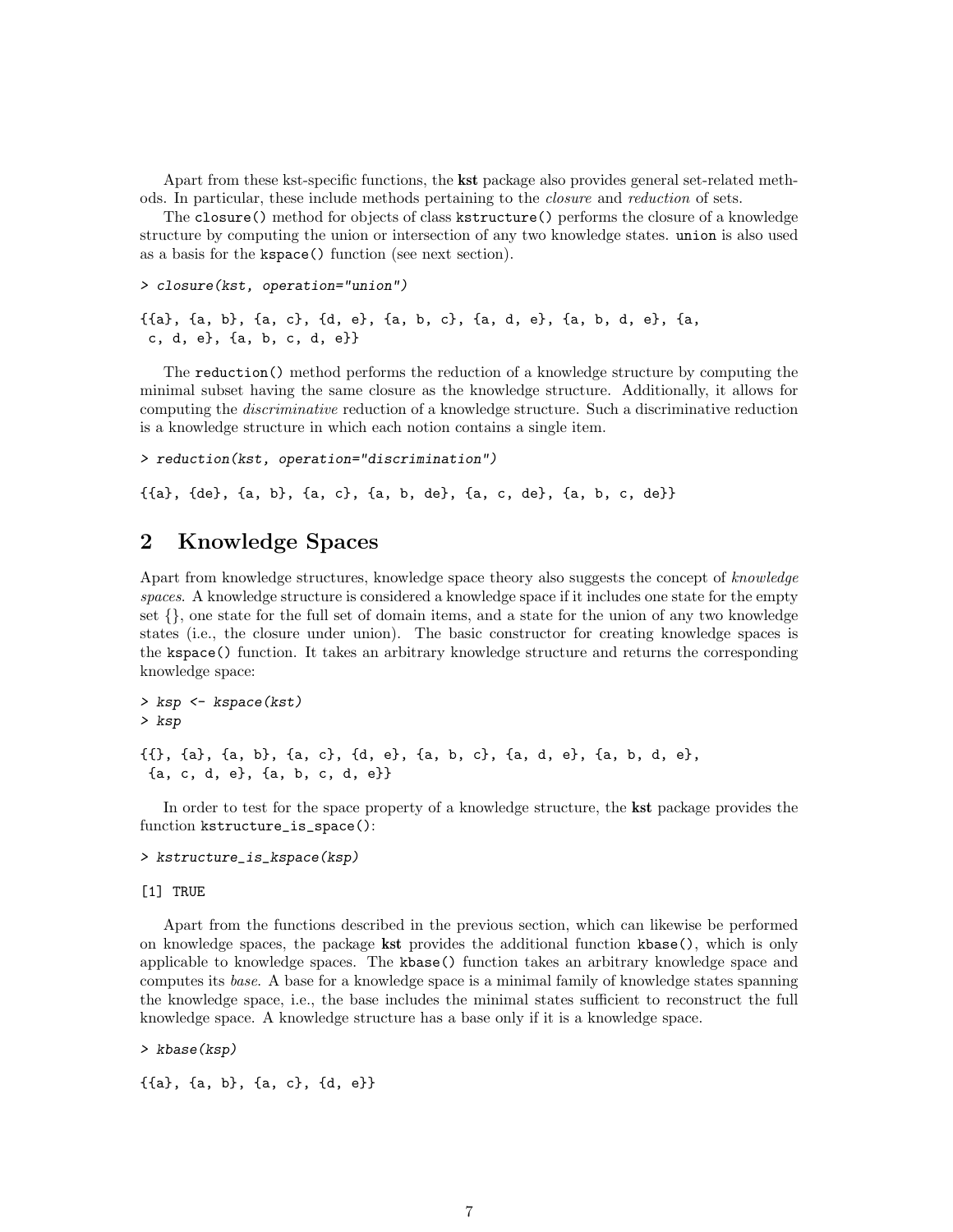## <span id="page-7-0"></span>3 Learning Paths

Both, knowledge structures and knowledge spaces, involve the concept of learning paths. A learning path is a maximal sequence of knowledge states, which allows learners to gradually traverse a knowledge structure or space from the empty set  $\{\}\$  (or any other bottom state) to the full set of domain problems Q. The basic constructor for creating learning paths is the lpath() function. It takes an arbitrary knowledge structure or space and computes all possible learning paths in the respective knowledge structure or space. The result is a list where each element represents one learning path:

```
> lp <- lpath(ksp)
> lp
[[1]({}, {a}, {a, b}, {a, b, c}, {a, b, c, d, e})
[[2]]
({}, {a}, {a, c}, {a, b, c}, {a, b, c, d, e})
[[3]]
({}, {a}, {a, b}, {a, b, d, e}, {a, b, c, d, e})
\lceil[4]]
({}, {a}, {a, d, e}, {a, b, d, e}, {a, b, c, d, e})
[[5]]
({}, {d, e}, {a, d, e}, {a, b, d, e}, {a, b, c, d, e})
[[6]]
({}, {a}, {a, c}, {a, c, d, e}, {a, b, c, d, e})
[[7]]
({}, {a}, {a, d, e}, {a, c, d, e}, {a, b, c, d, e})
[[8]]
({}, {d, e}, {a, d, e}, {a, c, d, e}, {a, b, c, d, e})
```
A learning path is considered a gradation if each state in the respective learning path differs from its predecessor and/or successor state by a single item/notion. The lpath\_is\_gradation() function allows for testing the gradation property of a list of learning paths:

> lpath\_is\_gradation(lp)  $[[1]$ ] [1] FALSE [[2]] [1] FALSE  $[$ [3]] [1] FALSE [[4]] [1] FALSE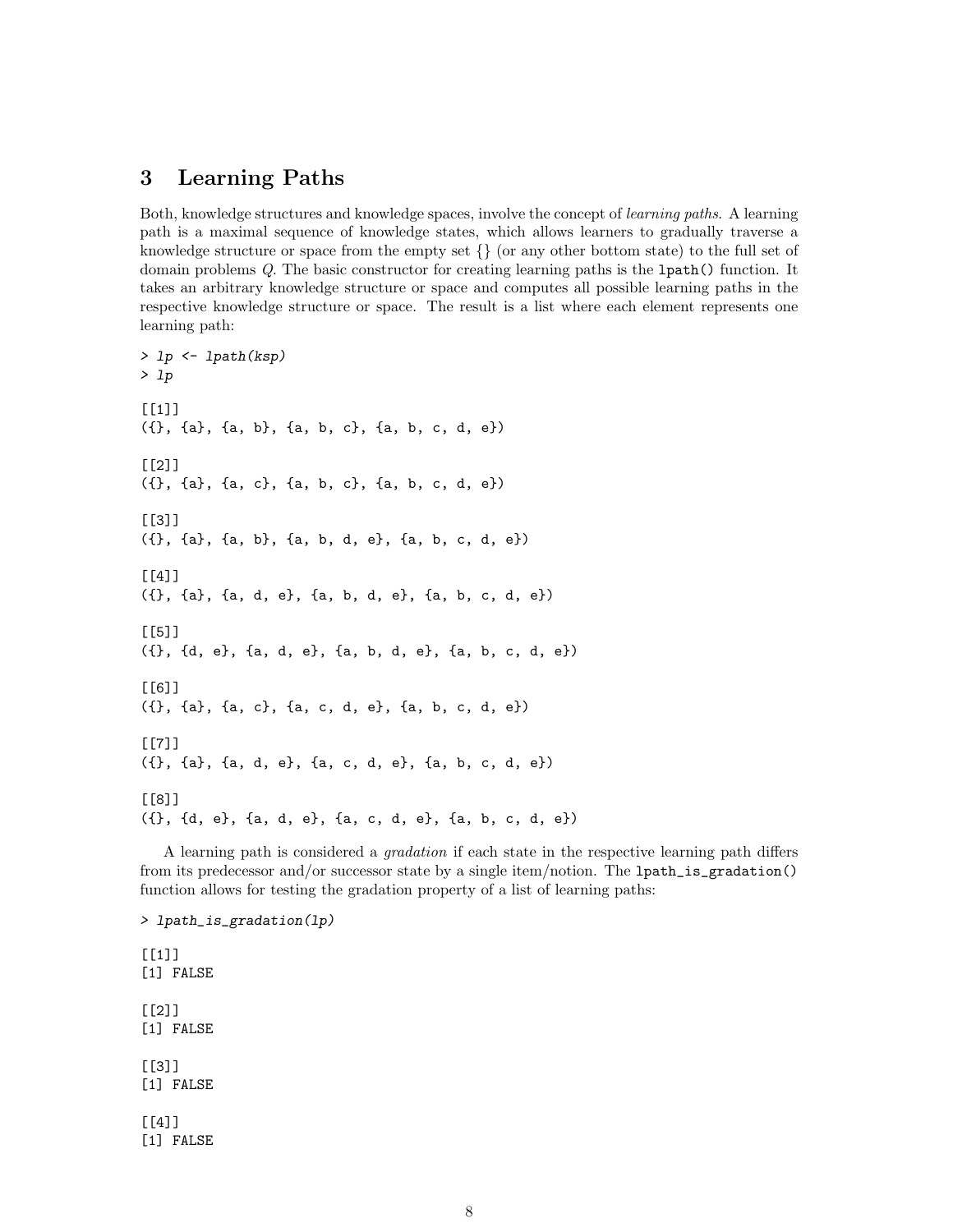$[$ [5]] [1] FALSE [[6]] [1] FALSE [[7]] [1] FALSE [[8]]

[1] FALSE

## References

<span id="page-8-0"></span>J.-P. Doignon and J.-C. Falmagne. Knowledge Spaces. Springer Verlag, Heidelberg, 1999.

- <span id="page-8-1"></span>L. A. Goodman and W. H. Kruskal. Measures of association for cross classification. Journal of the American Statistical Association, 67:415–421, 1972.
- <span id="page-8-3"></span>M. Schrepp. An empirical test of a process model for letter series completion problems. In D. Albert and J. Lukas, editors, Knowledge Spaces: Theories, Empirical Research, Applications. Lawrence Erlbaum Associates, 1999.
- <span id="page-8-2"></span>M. Schrepp, T. Held, and D. Albert. Component-based construction of surmise relations for chess problems. In D. Albert and J. Lukas, editors, Knowledge Spaces: Theories, Empirical Research, Applications. Lawrence Erlbaum Associates, 1999.